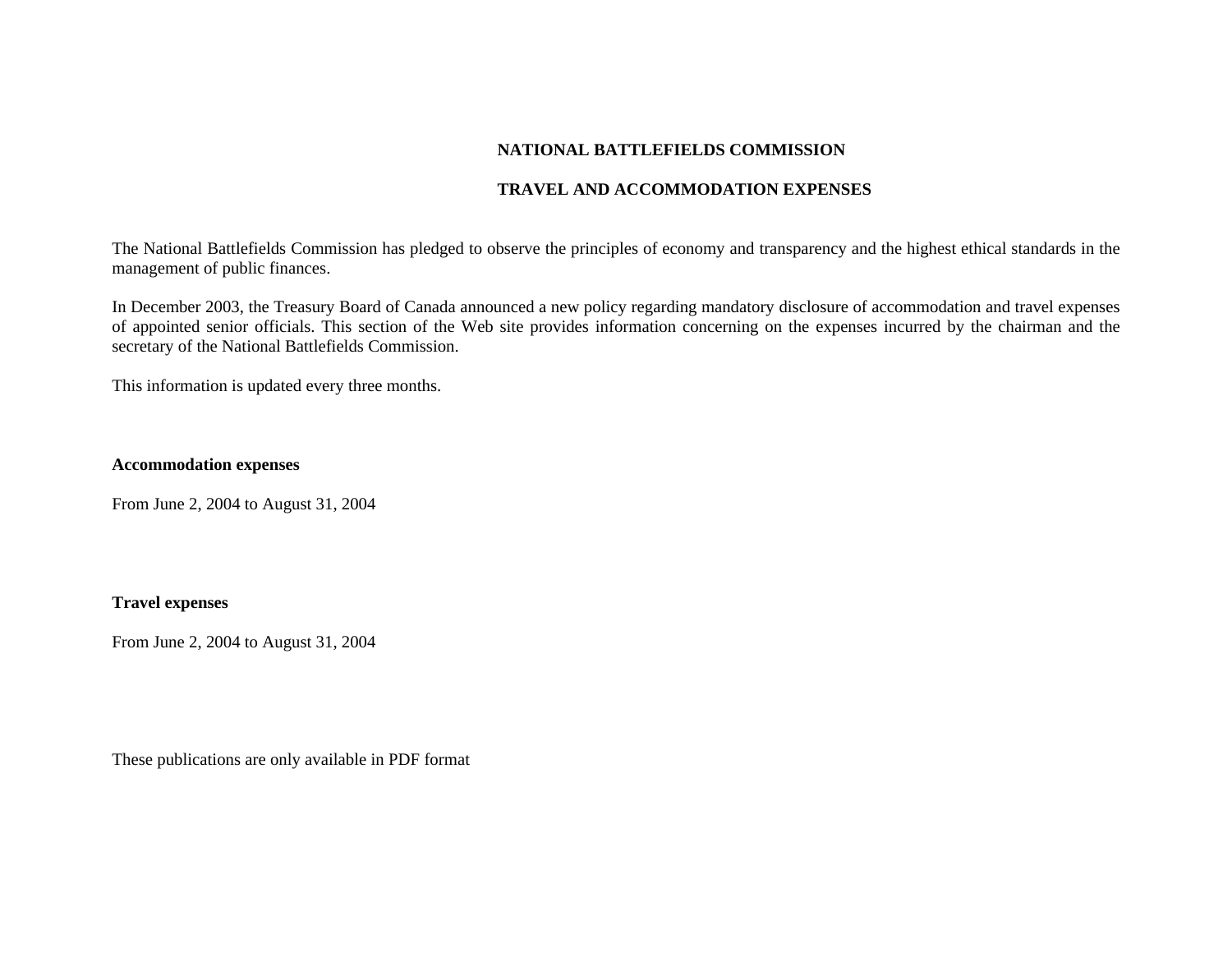#### **National Battlefields Commission Accommodation expenses — June 2 to August 31, 2004**

The chairman and the secretary of the Commission meet with senior officials of government agencies and departments and of the industry, and with Commission employees, external consultants and representatives of other organizations.

| <b>Date</b>     | <b>Purpose</b> |                                                                                                                                 | <b>Place</b>                         | Amount   |
|-----------------|----------------|---------------------------------------------------------------------------------------------------------------------------------|--------------------------------------|----------|
| <b>Chairman</b> |                |                                                                                                                                 |                                      |          |
| Juneau, André   |                |                                                                                                                                 |                                      |          |
| July 04, 04     |                | Lunch (2 pers.) Assault de la Capitale representative                                                                           | Quebec City (Loews rest.)            | 48.59\$  |
| July 07, 04     |                | Lunch (3 pers.) Tourist Bureau representative                                                                                   | Quebec City (Café du Musée rest.)    | 104.62   |
| July 28, 04     |                | Lunch (1 pers.) Discussion for the $250th$ anniversary of N.B.C.                                                                | Quebec City (Belle Province rest.)   | 11.38    |
| July 30, 04     |                | Lunch (2 pers.) Discussion for the $250th$ anniversary of N.B.C.                                                                | Quebec City (Bistro le Figaro rest.) | 39.80    |
| July 31, 04     |                | Lunch (3 pers.) Discussion for the $250th$ anniversary of N.B.C. Quebec City (rest.café du Musée)                               |                                      | 96.23    |
|                 |                | August 01, 04 Lunch (3 pers.) Discussion for the $250^{\text{th}}$ anniversary of N.B.C. Quebec City (Manoir Montmorency rest.) |                                      | 93.27    |
|                 |                | August 02, 04 Lunch (4 pers.) Discussion for the 250 <sup>th</sup> anniversary of N.B.C. Quebec City (Café du Musée rest.)      |                                      | 141.63   |
|                 |                | August 20, 04 Lunch (2 pers.) Discussion for the $250th$ anniversary of N.B.C. Quebec City (Cochon Maguire rest.)               |                                      | 22.26    |
|                 |                |                                                                                                                                 |                                      | 557.78\$ |

# **Secretary**

| <b>Leullier, Michel</b>                                      |                                        |         |
|--------------------------------------------------------------|----------------------------------------|---------|
| August 12, 04 Lunch (2 pers.) Musée du Québec representative | Quebec City (Cochon Dingue restaurant) | 50.43\$ |
|                                                              |                                        | 50.43\$ |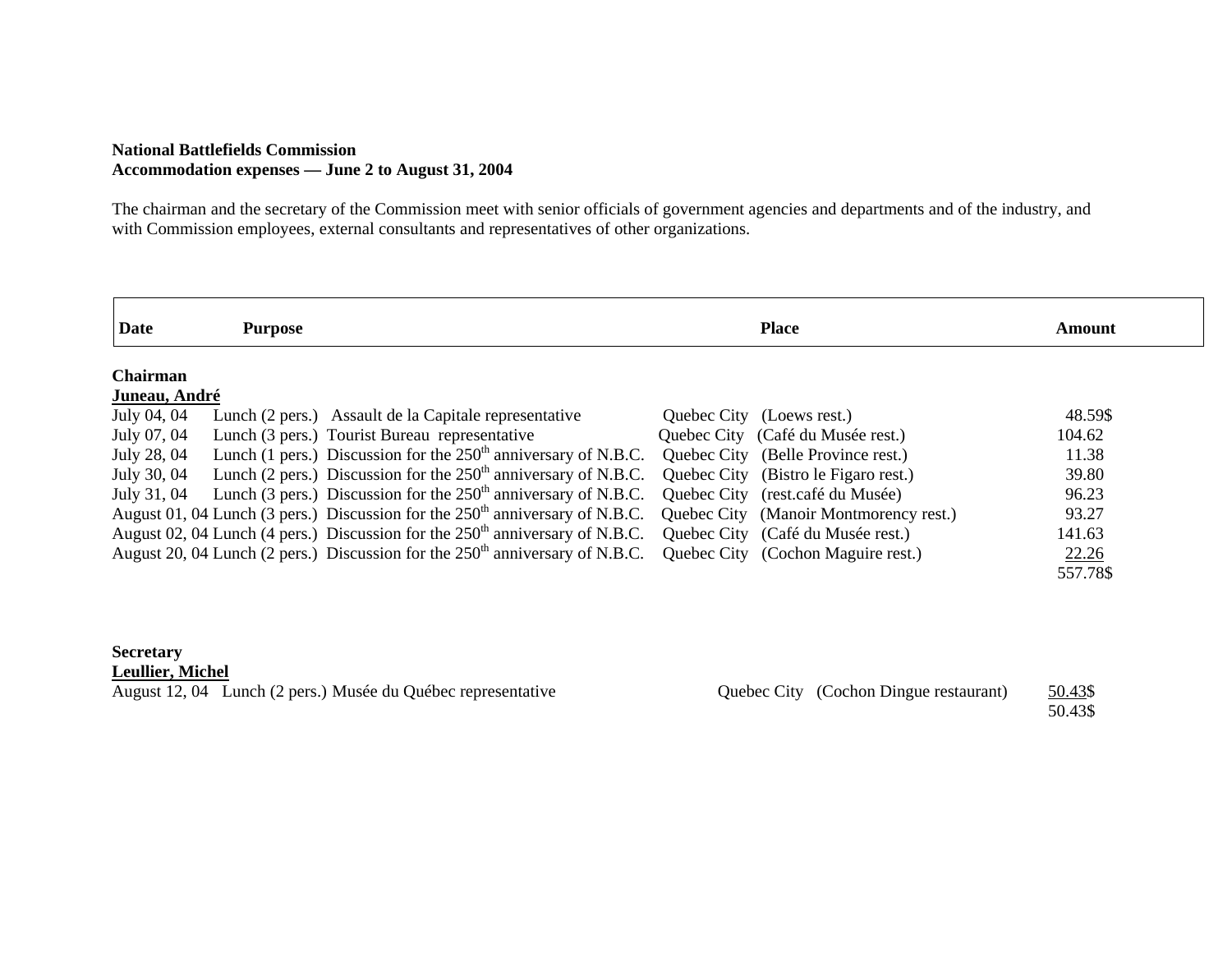# **National Battlefields Commission Travel expenses—June 2 to August 31, 2004**

The chairman and the secretary of the Commission meet with senior officials of government agencies and departments and of the industry, and with Commission employees, external consultants and representatives of other organizations.

|             |             |                            | <b>Plane</b> | Car    |         |             |                |        |
|-------------|-------------|----------------------------|--------------|--------|---------|-------------|----------------|--------|
| <b>Date</b> | Destination | <b>Purpose and details</b> | ticket       | rental | Lodging | <b>Meal</b> | <b>Others*</b> | Amount |

**\* Includes mileage expenses, accessories, telephone, parking and other expenses**.

# **Chairman Juneau, André**

| June 08 04 | Cap-Rouge - N.B.C.      | Mileage expenses      | 14.72 | 14.72\$ |
|------------|-------------------------|-----------------------|-------|---------|
| June 09 04 | Cap-Rouge - N.B.C.      | Mileage expenses      | 14.72 | 14.72   |
| June 14 04 | Cap-Rouge-N.B.C.        | Mileage expenses      | 14.72 | 14.72   |
| June 15 04 | Cap-Rouge - N.B.C.      | Mileage expenses      | 14.72 | 14.72   |
| June 16 04 | Cap-Rouge - N.B.C.      | Mileage expenses      | 14.72 | 14.72   |
| June 17 04 | Cap-Rouge - N.B.C.      | Mileage expenses      | 14.72 | 14.72   |
| June 18 04 | <b>Bell Telephone</b>   | Long distance charges | 3.23  | 3.23    |
| June 21 04 | Cap-Rouge - N.B.C.      | Mileage expenses      | 14.72 | 14.72   |
| June 23 04 | Cap-Rouge - N.B.C.      | Mileage expenses      | 14.72 | 14.72   |
| June 28 04 | Cap-Rouge - N.B.C.      | Mileage expenses      | 14.72 | 14.72   |
| June 30 04 | Cap-Rouge - N.B.C.      | Mileage expenses      | 14.72 | 14.72   |
| July 01 04 | Cap-Rouge - N.B.C.      | Mileage expenses      | 15.20 | 15.20   |
| July 02 04 | Cap-Rouge - N.B.C.      | Mileage expenses      | 15.20 | 15.20   |
| July 06 04 | Cap-Rouge - N.B.C.      | Mileage expenses      | 15.20 | 15.20   |
| July 15 04 | $Cap-Rouge-N.B.C$       | Mileage expenses      | 15.20 | 15.20   |
| July 21 04 | Cap-Rouge – Quebec City | Mileage expenses      | 19.00 | 19.00   |
| July 26 04 | Cap-Rouge - N.B.C.      | Mileage expenses      | 15.20 | 15.20   |